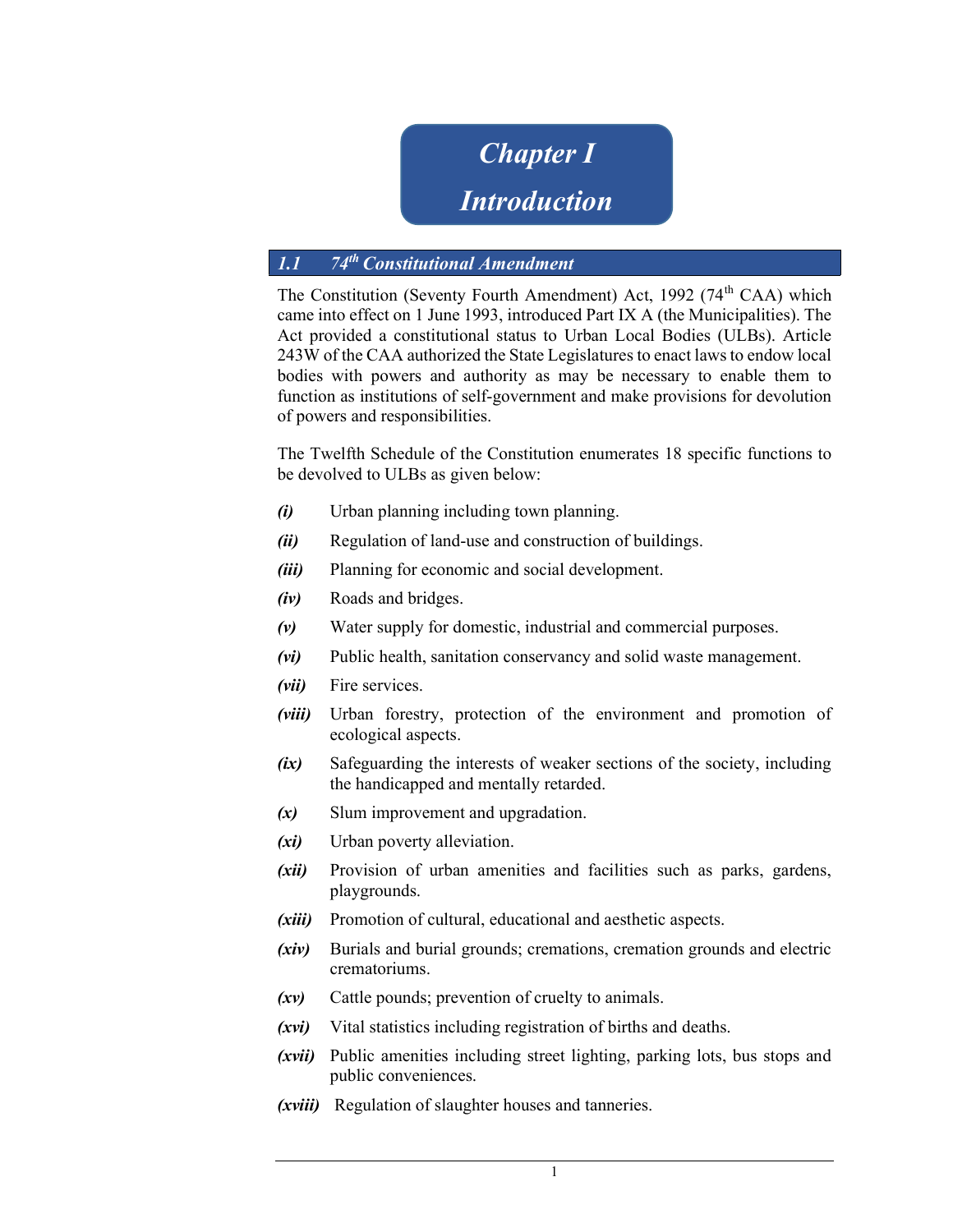## 1.2 Trend of Urbanization in Rajasthan

Rajasthan is the largest state in the country with a total area of 3.42 lakh Square Kilo Meter (Sqkm). As per census 2011, 1.70 crore (24.87 per cent) out of the total population of 6.85 crore reside in urban areas. The growth rate of urban population in the decade 2001-11 was 29 per cent. Further, as per projected population of Rajasthan by 2021, 2.36 crore population will reside in urban area which will constitute almost 29.24 *per cent* of the total projected population of 8.07 crore. This shows a significant growth in urbanization in Rajasthan.

Urban Rajasthan faces multiple challenges relating to public health issues, poverty, waste management, reduction of natural resources and other urban basic amenities. In these circumstances, ULBs have an important role to play, as most of these issues could be handled effectively at the local level.

### 1.3 Profile of Urban Local Bodies

In Rajasthan, ULBs are classified into five categories based on population<sup>1</sup>, location and per capita income by the State Government. There are 196 ULBs as shown in Table below:

| <b>Type of ULB</b>                              | <b>Number of ULBs</b> |
|-------------------------------------------------|-----------------------|
| Municipal Corporations ( $M$ Corp) <sup>2</sup> |                       |
| Municipal Councils (M Council)                  | 34                    |
| Municipal Boards (M Board) Category II          | 13                    |
| Municipal Boards (M Board) Category III         | 58                    |
| Municipal Boards (M Board) Category IV          | 81                    |
| Total                                           | 106                   |

#### Table 1.1: Category-wise ULBs in Rajasthan

Source: Annual Administration Report 2019-20 of DLB

All the ULBs are governed by Rajasthan Municipalities Act, 2009 (RMA). For every ULB, area has been divided into wards, which are determined and notified by the State Government for the purpose of election of Councilors. All ULBs have an elected body comprising Corporates/Councilors.

### 1.4 Organisation Structure of Urban Governance in Rajasthan

The Local Self Government Department (LSGD), headed by the Principal Secretary/Secretary to the Government, is the nodal department for the governance of all ULBs. The Directorate of Local Bodies (DLB) functions as an interface between the State Government and ULBs. The DLB has seven Deputy Directors (Regional) at Divisional Headquarters i.e., Ajmer, Bharatpur,

<sup>&</sup>lt;sup>1</sup> Municipal Corporation for population more than 5 lakh; Municipal Council for population between one to five lakh; Municipal Board (Category II) for population between 50,000 to 99,999; M.Board (Category III) for population between 25,000 and 49,999 and M.Board (Category IV) having population less than 25,000.

<sup>&</sup>lt;sup>2</sup> Municipal Corporations, Jaipur, Jodhpur and Kota were bifurcated into two Corporations w.e.f. 18.10.2019.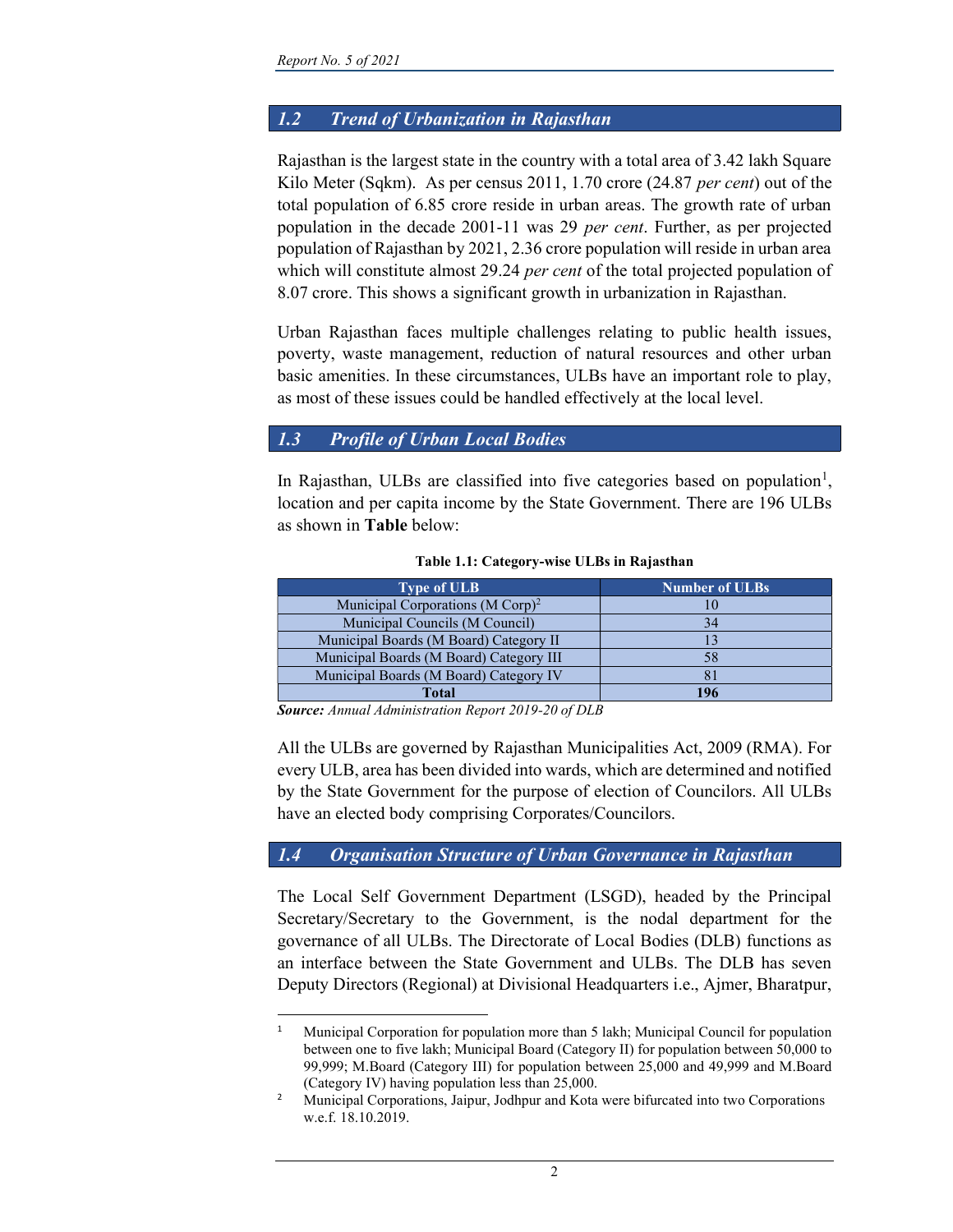Bikaner, Jaipur, Jodhpur, Kota and Udaipur, which reports to the DLB on day-to-day basis. The organization structure with respect to functioning of ULBs in the State is indicated as under:



#### Elected members Level

Executive Level